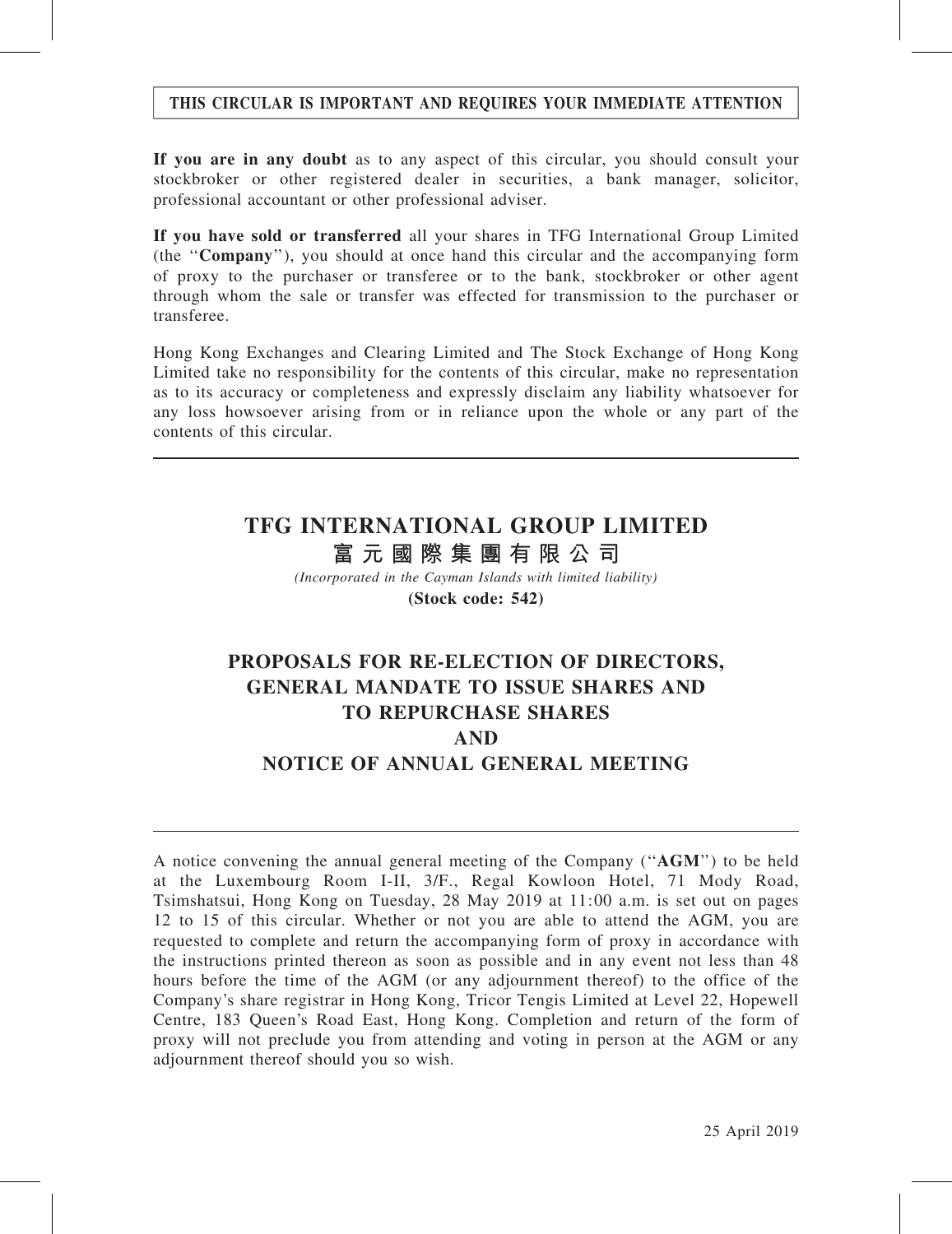In this circular, the following expressions have the following meanings, unless the context requires otherwise:

| "AGM"                     | the annual general meeting of the Company to be convened<br>on Tuesday, 28 May 2019 at 11:00 a.m. at the Luxembourg<br>Room I-II, 3/F., Regal Kowloon, Hotel, 71 Mody Road,<br>Tsimshatsui, Hong Kong or any adjournment thereof |
|---------------------------|----------------------------------------------------------------------------------------------------------------------------------------------------------------------------------------------------------------------------------|
| "AGM Notice"              | the notice convening the AGM as set out on pages 12 to 15<br>of this circular                                                                                                                                                    |
| "Articles of Association" | the articles of association of the Company                                                                                                                                                                                       |
| "Board"                   | the board of Directors                                                                                                                                                                                                           |
| "Company"                 | TFG International Group Limited 富元國際集團有限公司, a<br>company incorporated in the Cayman Islands with limited<br>liability with its issued Shares listed on the Stock Exchange                                                        |
| "Directors"               | directors of the Company                                                                                                                                                                                                         |
| "Group"                   | the Company and its subsidiaries                                                                                                                                                                                                 |
| "Hong Kong"               | The Hong Kong Special Administrative Region of the PRC                                                                                                                                                                           |
| "Latest Practicable Date" | 16 April 2019, being the latest practicable date prior to the<br>printing of this circular for ascertaining certain information<br>referred to in this circular                                                                  |
| "Listing Rules"           | the Rules Governing the Listing of Securities on The Stock<br>Exchange of Hong Kong Limited as amended,<br>supplemented or otherwise modified from time to time                                                                  |
| "PRC"                     | the People's Republic of China, which for the purpose of<br>this circular shall exclude Hong Kong, the Macau Special<br>Administrative Region of the PRC and Taiwan                                                              |
| " $SFO"$                  | the Securities and Futures Ordinance (Chapter 571 of the<br>Laws of Hong Kong) as amended, supplemented or<br>otherwise modified from time to time                                                                               |
| "Share(s)"                | shares $(s)$ of the Company                                                                                                                                                                                                      |
| "Shareholders"            | the shareholders of the Company from time to time                                                                                                                                                                                |
| "Stock Exchange"          | The Stock Exchange of Hong Kong Limited                                                                                                                                                                                          |
| "Takeovers Code"          | the Hong Kong Code on Takeovers and Mergers as<br>amended, supplemented or otherwise modified from time to<br>time                                                                                                               |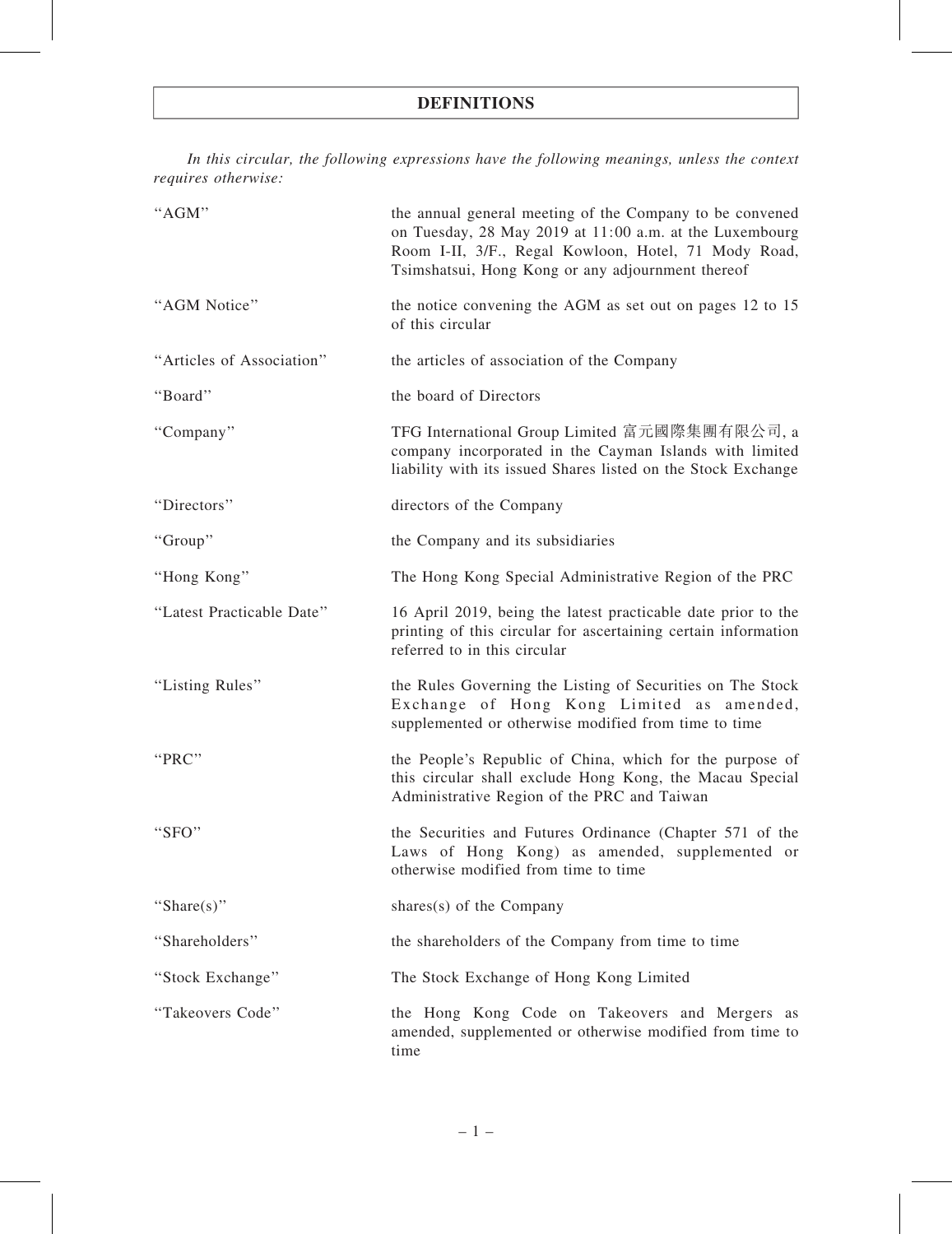# TFG INTERNATIONAL GROUP LIMITED 富 元 國 際 集 團 有 限 公 司

(Incorporated in the Cayman Islands with limited liability) (Stock code: 542)

Executive Directors: YANG Lijun (Chairman) YU Kam Hung WAN Jianjun

Non-executive Director: WONG Kui Shing Danny

Independent non-executive Directors: CHAN Hoi Ling SO Wai Lam SUNG Yat Chun

Registered office: The Offices of Sterling Trust (Cayman) Limited Whitehall House 238 North Church Street George Town, Grand Cayman KY1-1102, Cayman Islands

Head office and principal place of business in Hong Kong: Suite 1101, 11/F., Tower A Cheung Kei Center 18 Hung Luen Road Hung Hom, Kowloon Hong Kong

25 April 2019

To the Shareholders

Dear Sir/Madam,

# PROPOSALS FOR RE-ELECTION OF DIRECTORS, GENERAL MANDATE TO ISSUE SHARES AND TO REPURCHASE SHARES AND NOTICE OF ANNUAL GENERAL MEETING

#### INTRODUCTION

The purpose of this circular is to provide you with information in respect of the resolutions to be proposed at the AGM relating to (i) the re-election of Directors; and (ii) the grant of general mandates to allot, issue and deal with Shares and purchase Shares and, subject to the passing of the resolutions approving the grant of the aforesaid general mandates, to extend the general mandate to allot, issue and deal with Shares by an amount not exceeding the amount of Shares repurchased by the Company under the authority to purchase.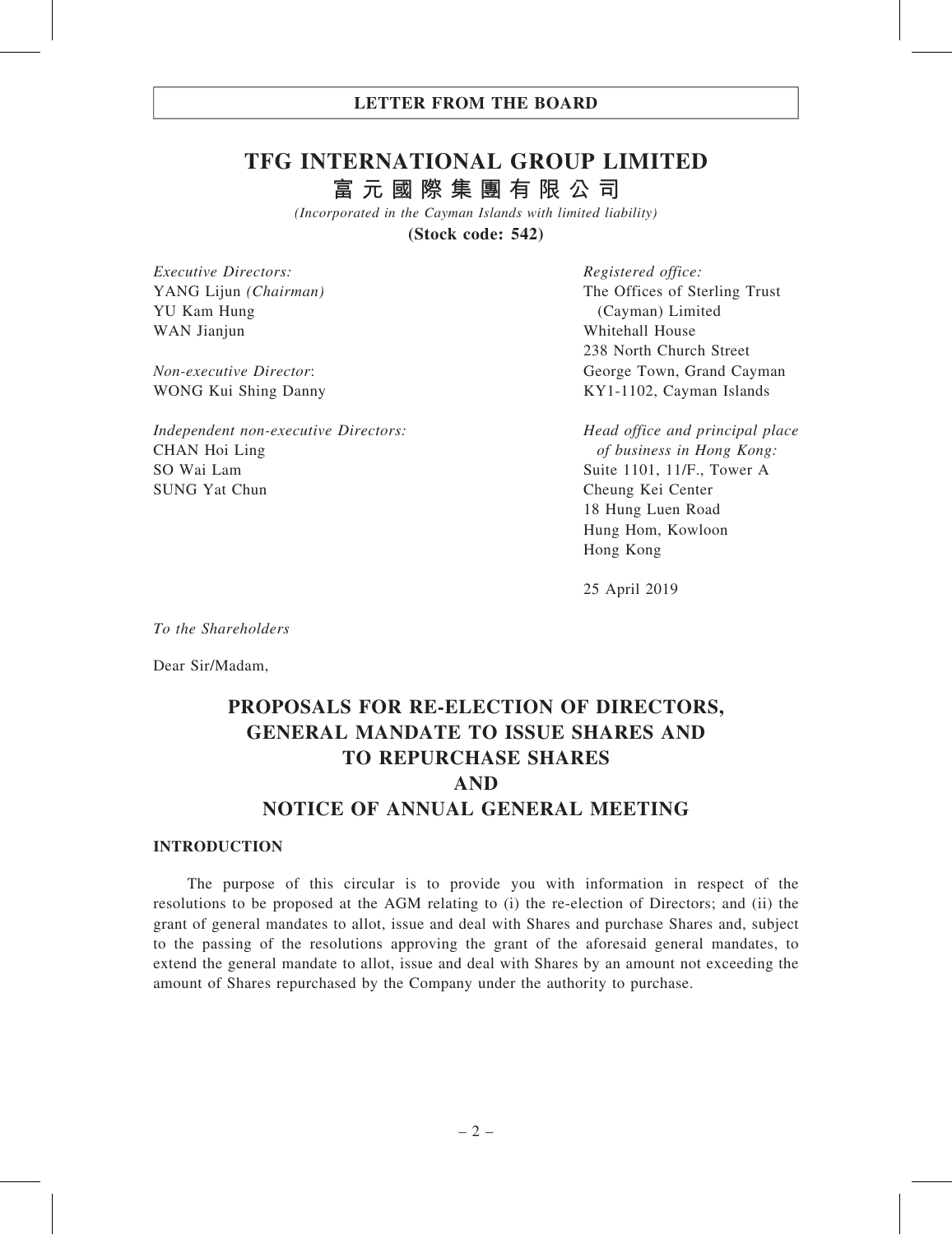#### RE-ELECTION OF DIRECTORS

Pursuant to Article 112 of the Articles of Association, the Board shall have power at any time, and from time to time, to appoint any person as a Director, either to fill a casual vacancy, or as an addition to the Board, but so that the total number of Directors shall not at any time exceed the maximum number fixed by or in accordance with these Articles of Association. Subject to provisions of these Articles of Association, any Director so appointed by the Board shall hold office only until the next following general meeting of the Company in the case of filling a casual vacancy or until the next following annual general meeting of the Company in case of an addition to the Board, and shall then be eligible for re-election at the meeting and any Director who so retires shall not be taken into account in determining the number of Directors who are to retire by rotation at such meeting. Accordingly, Mr. YU Kam Hung (''Mr. YU'') and Mr. WAN Jianjun (''Mr. WAN'') shall only hold office as Directors until the AGM, and being eligible, they offer themselves for re-election at the AGM.

Pursuant to Articles 106 and 107 of the Articles of Association, at each annual general meeting of the Company, one-third of the Directors for the time being (or, if their number is not a multiple of three, the number nearest to but not less than one-third) shall retire from office by rotation such that each Director (including those appointed for a specific term) will be subject to retirement by rotation at least once every three years at the annual general meeting. Accordingly, Mr. WONG Kui Shing Danny (''Mr. WONG'') and Mr. YANG Lijun (''Mr. YANG'') shall be subject to retirement by rotation at the AGM, and being eligible, they offer themselves for re-election at the AGM.

Brief biographical details of the Directors who are proposed to be re-elected at the AGM are set out below:

Mr. YU Kam Hung, aged 57, was appointed an executive Director and a member of Executive Committee of the Company in July 2018. Mr. Yu holds a degree of Master of Science in E-Commerce for Executives from The Hong Kong Polytechnic University and is a professional surveyor. Mr. YU is a fellow member of the Hong Kong Institute of Surveyors and was the president of the Hong Kong Institute of Surveyors from November 2007 to November 2008. Mr. YU was employed by CBRE, an internationally renowned real estate consultancy firm (''CBRE''), from 2002 to 2016. During the employment with CBRE, Mr. YU held various prime positions including Head of Valuation & Advisory Services, Greater China, Hong Kong Consulting and Investment Property, Hong Kong and led various projects including property acquisitions, planning and development, marketing and consultancy.

A service contract which forms the basis of emoluments has been entered into between the Company and Mr. YU, pursuant to which (i) his term of appointment shall continue until 11 July 2021 but he will be subject to retirement and rotation in accordance with the Articles of Association; and (ii) he is entitled to a director's fees of HK\$100,000 per month plus year end discretionary bonus from the Company at the expiry of twelve months from the date of the service contract. The emoluments of Mr. YU is determined with reference to the prevailing market conditions and his experience. The service contract may be terminated by either the Company or Mr. YU by giving the other party a three-month notice.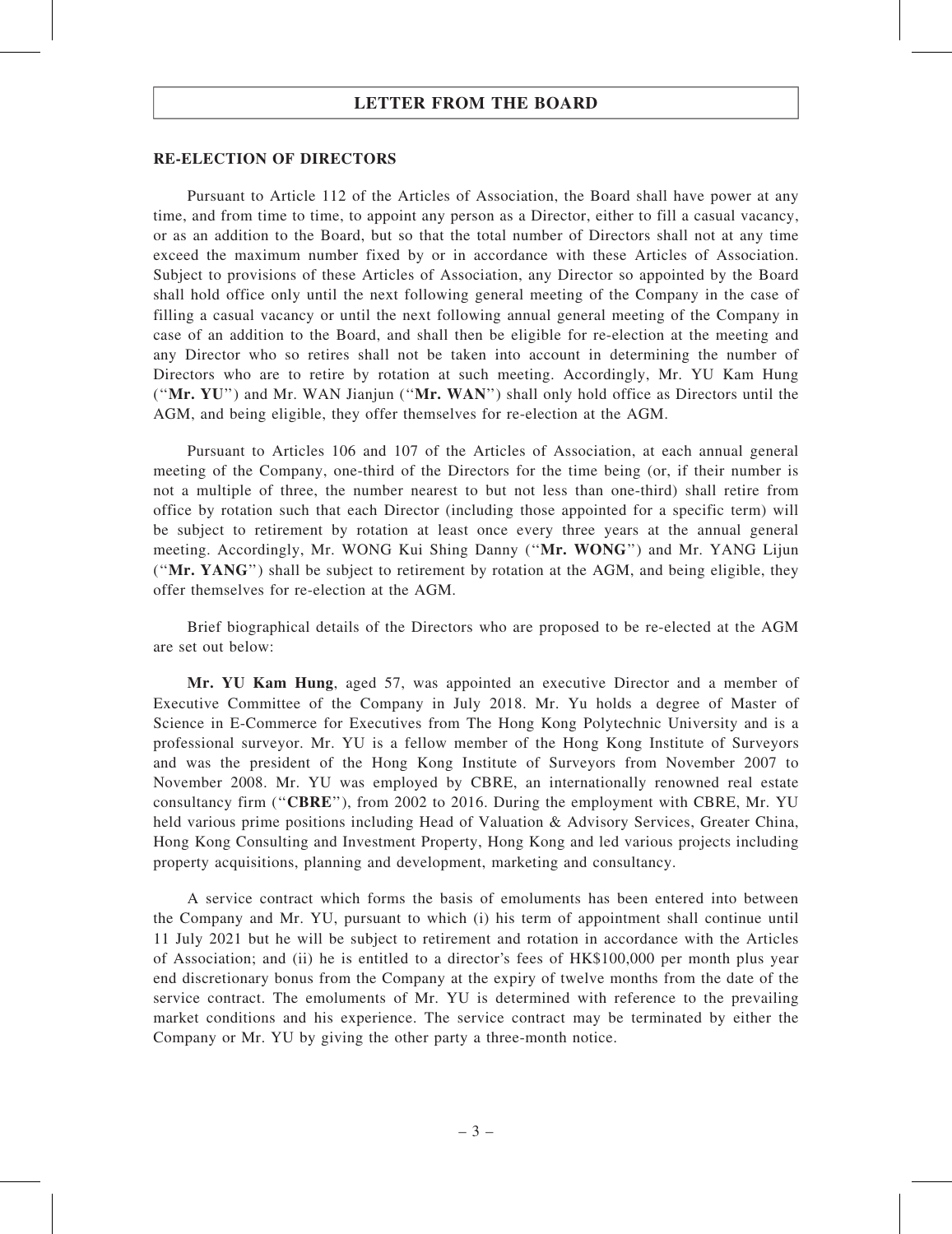As at the Latest Practicable Date, Mr. YU did not have any relationship with any directors, senior management, substantial or controlling shareholders of the Company nor had he any interests in the Shares, within the meaning of the SFO. As at the Latest Practicable Date, there was no other matter that needed to be brought to the attention of holders of securities of the Company.

Save as disclosed above, as at the Latest Practicable Date, there was no other information in relation to Mr. YU that was required to be disclosed pursuant to Rule 13.51(2) of the Listing Rules.

Mr. WAN Jianjun, aged 40, was appointed an executive Director of the Company from May 2017 to January 2019 and was reappointed as an executive Director of the Company and chief executive officer of the Group on 15 April 2019. Mr. WAN holds a Bachelor's degree in Management from Xian University of Finance and Economics. During the period from 2010 to 2013, Mr. WAN was the deputy general manager of Guangzhou Aoyu Real Estate Development Co. Ltd\*, a subsidiary of China Aoyuan Group Limited, the issued shares of which are listed on the main board of the Stock Exchange (stock code: 3883). Since June 2014, Mr. WAN has joined Zhongshan Fuyuan Holdings Group Limited (''Zhongshan Fuyuan'') as president and been responsible for the daily management and operations of Zhongshan Fuyuan.

A service contract which forms the basis of emoluments has been entered into between the Company and Mr. WAN, pursuant to which (i) his term of appointment shall continue until 14 April 2022 but he will be subject to retirement and rotation in accordance with the Articles of Association; and (ii) he is entitled to a director's fees of HK\$160,000 per month plus year end discretionary bonus from the Company at the expiry of twelve months from the date of the service contract. The emoluments of Mr. WAN is determined with reference to the prevailing market conditions, his duties and responsibilities. The service contract may be terminated by either the Company or Mr. WAN by giving the other party a three-month notice.

As at the Latest Practicable Date, Mr. WAN did not have any relationship with any directors, senior management, substantial or controlling shareholders of the Company nor had he any interests in the Shares within the meaning of the SFO. As at the Latest Practicable Date, there was no other matter that needed to be brought to the attention of holders of securities of the Company.

Save as disclosed above, as at the Latest Practicable Date, there was no other information in relation to Mr. WAN that was required to be disclosed pursuant to Rule 13.51(2) of the Listing Rules.

<sup>\*</sup> For identification purposes only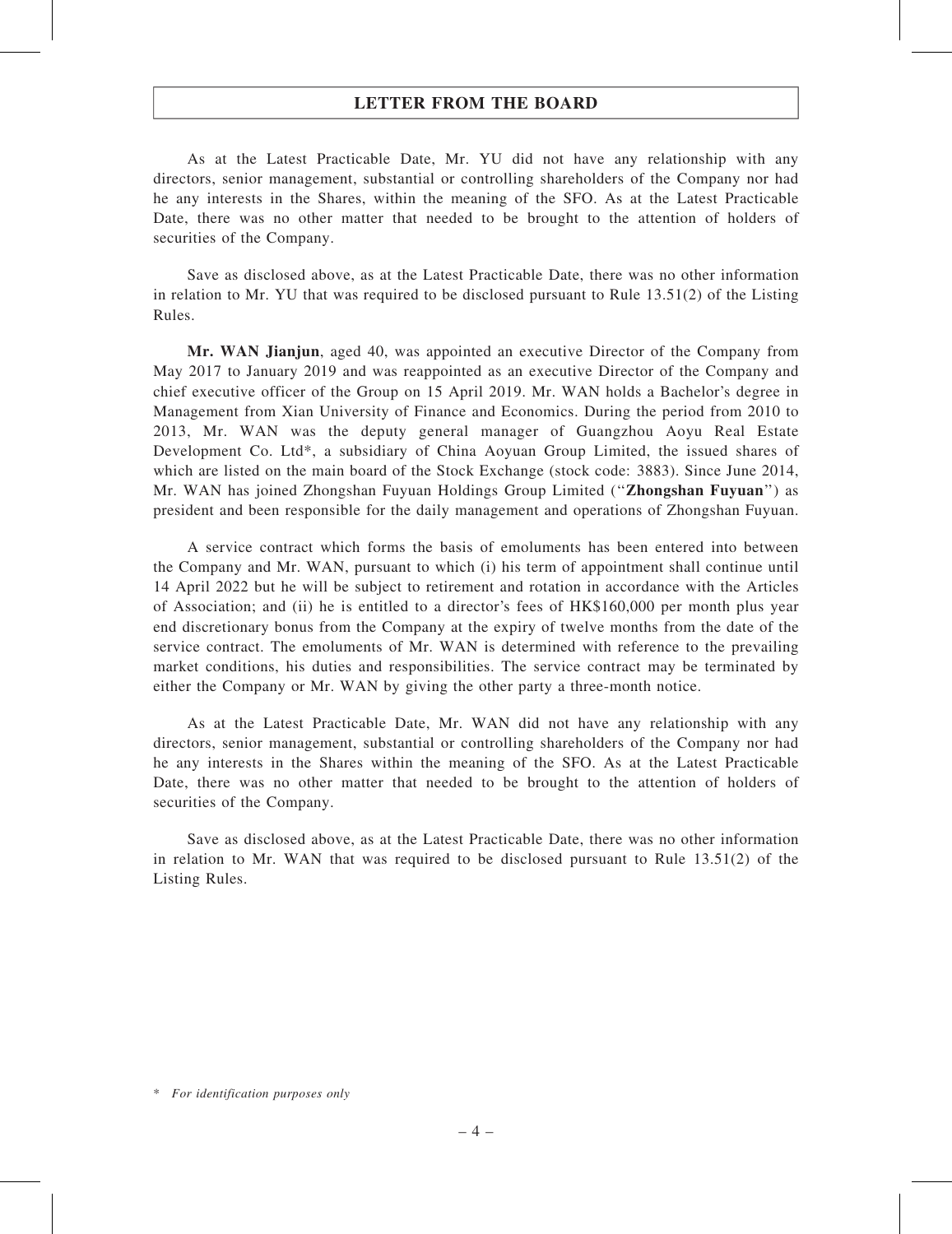Mr. WONG Kui Shing, Danny, aged 59, was appointed an executive Director of the Company from August 2015 to January 2019, the Chief Executive Officer of the Group from November 2016 to January 2019, a member of Executive Committee of the Board from August 2015 to January 2019, and was redesignated a non-executive Director in February 2019. Mr. WONG is also a director of certain subsidiaries of the Company. Mr. Wong holds a Bachelor of Arts degree from the University of Hong Kong. Mr. Wong has extensive exposure in the financial and investment fields for over 30 years and is well experienced in the international investment market. Mr. Wong is currently an executive director, the chairman and the chief executive officer of China Information Technology Development Limited (stock code: 8178), an executive director of Larry Jewelry International Company Limited (stock code: 8351), as well as an independent non-executive director of Far East Holdings International Limited (stock code: 0036) and Tech Pro Technology Development Limited (stock code: 3823). Mr. WONG was previously a non-executive director of InvesTech Holdings Limited (stock code: 1087) from September 2015 to June 2017 and Shi Shi Services Limited (stock code: 8181) from October 2015 to January 2017, and an executive director of Huiyin Holdings Group Limited (stock code: 1178) (formerly known as Share Economy Group Limited) from May 2017 to April 2019.

A service contract which forms the basis of emoluments has been entered into between the Company and Mr. WONG, pursuant to which (i) his term of appointment shall continue until 31 January 2020 but he will be subject to retirement and rotation in accordance with the Articles of Association; and (ii) he is entitled to a director's fees of HK\$30,000 per month plus year end discretionary bonus from the Company. The emoluments of Mr. WONG is determined with reference to the prevailing market conditions and his experience.

As at the Latest Practicable Date, Mr. WONG did not have any relationship with any directors, senior management, substantial or controlling shareholders of the Company nor had he any interests in the Shares within the meaning of the SFO. As at the Latest Practicable Date, there was no other matter that needed to be brought to the attention of holders of securities of the Company.

Save as disclosed above, as at the Latest Practicable Date, there was no other information in relation to Mr. WONG that was required to be disclosed pursuant to Rule 13.51(2) of the Listing Rules.

Mr. YANG Lijun ("Mr. YANG"), aged 44, was appointed an executive Director and the chairman of the Board in May 2017. Mr. YANG is also a director of certain subsidiaries of the Company. Mr. YANG has experience in investment in and development of property in the PRC for more than 10 years. Mr. YANG was one of the founders of Zhongshan Danan Group Limited, a limited company established in the PRC in 2004, which scope of business included property development. Mr. YANG was also appointed as its managing director in 2004. From 2014 to 2017, Mr. YANG was appointed as the chairman of Zhongshan Fuyuan, a limited company established in the PRC in 2014, which engaged in the investment in commercial and residential properties in Zhongshan, Guangdong province, the PRC. Mr. YANG is also director and controlling or substantial shareholder of certain private companies, namely Yang's Development Limited, Affluent Splendid Investment Holdings Limited and Ningbang Group Limited which engage in property investment and development businesses in the PRC. As at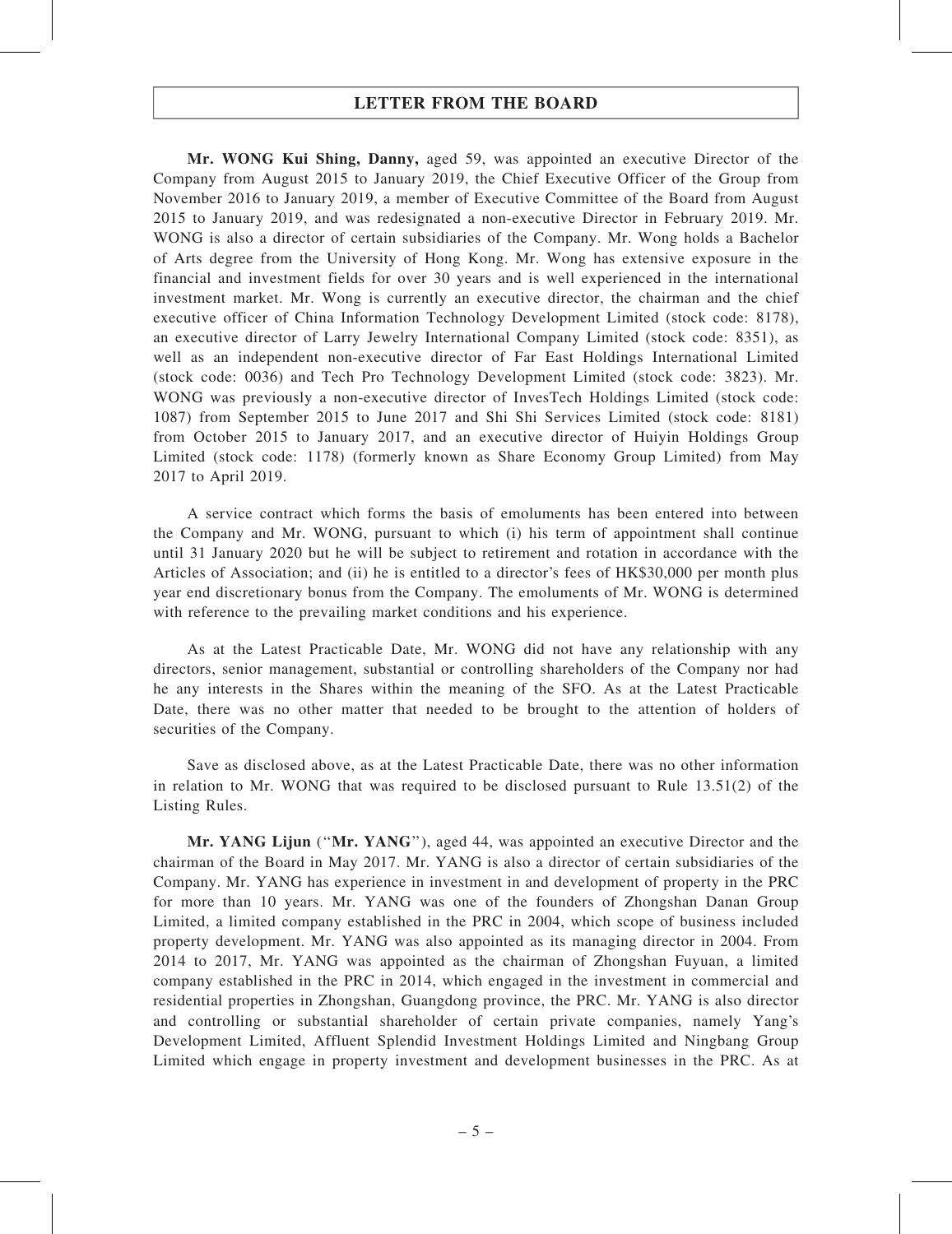the Latest Practicable Date, Mr. YANG was beneficially interested in 11,608,000 Shares, representing approximately 0.17% of the issued share capital of the Company. At the Latest Practical Date, Mr. Yang was the sole beneficial owner of the entire issued share capital of Jade Leader International Investment Limited (''Jade Leader''), which in turn was interested in 51% of the issued share capital of All Great International Holdings Limited (''All Great''). As at the Latest Practicable Date, All Great was interested in 2,830,195,152 Shares, representing approximately 40.71% of the issued share capital of the Company. Accordingly, Mr. YANG was deemed to be interested in the 2,830,195,152 Shares beneficially owned by All Great pursuant to the SFO.

A service contract which forms the basis of emoluments has been entered into between the Company and Mr. YANG for a fixed term of three years but Mr. YANG will be subject to retirement and rotation in accordance with the Articles of Association. Mr. YANG is entitled to a director's fees of HK\$150,000 per month plus year end discretionary bonus from the Company. The emoluments of Mr. YANG is determined with reference to the prevailing market conditions and his experience. The service contract may be terminated by either the Company or Mr. YANG by giving the other party a three-month notice.

As at the Latest Practicable Date, there was no other matter that needed to be brought to the attention of holders of securities of the Company.

Save as disclosed above, as at the Latest Practicable Date, there was no other information in relation to Mr. YANG that was required to be disclosed pursuant to Rule 13.51(2) of the Listing Rules.

#### GENERAL MANDATE TO ISSUE SHARES AND TO PURCHASE SHARES

It will be proposed at the AGM an ordinary resolution, which is set out in paragraph 4A of the AGM Notice granting the Directors a general mandate to allot, issue and deal with Shares not exceeding 20 per cent of the issued Shares as at the date of passing the resolution (the ''Issue Mandate'').

As at the Latest Practicable Date, the Company had 6,946,350,040 Shares in issue. Subject to the passing of the resolution approving the Issue Mandate, the Company would be entitled under the Issue Mandate to allot, issue and deal with a maximum of 1,389,270,008 **Shares**.

It will be proposed at the AGM an ordinary resolution, which is set out in paragraph 4B of the AGM Notice granting the Directors a general mandate to exercise the powers of the Company to purchase Shares up to a limit of 10 per cent of the aggregate number of the issued Shares as at the date of passing the resolution (the ''Repurchase Mandate'').

In addition, an ordinary resolution will be proposed at the AGM, which is set out in paragraph 4C of the AGM Notice, granting the Directors a general mandate to extend the Issue Mandate to allot, issue and otherwise deal with further Shares up to the aggregate number of the Shares purchased under the Repurchase Mandate, provided that such amount shall not exceed 10% of the issued Shares as at the date of passing the resolution.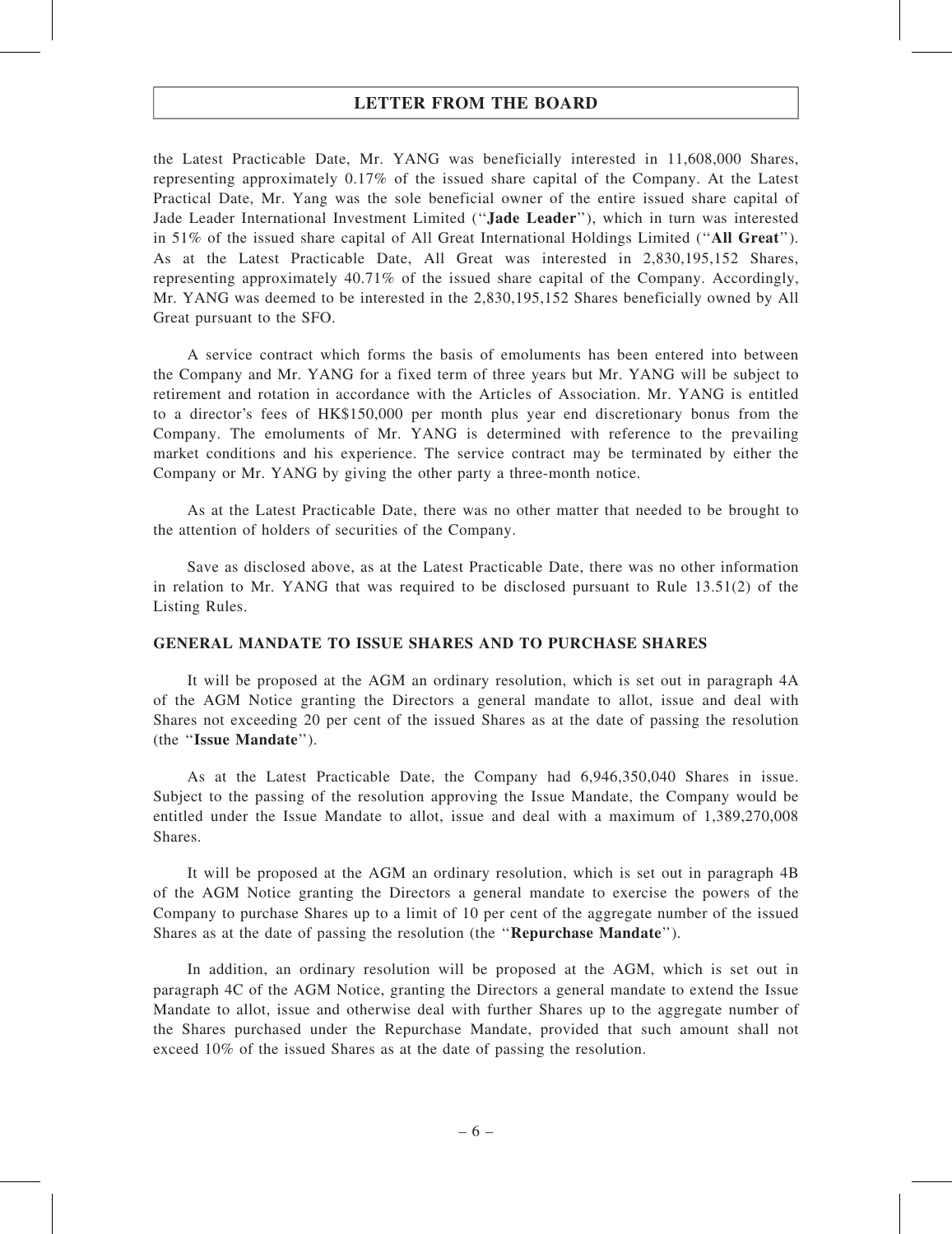An explanatory statement as required under the Listing Rules giving information regarding the Repurchase Mandate is set out in the Appendix to this circular.

#### CLOSURE OF REGISTER OF MEMBERS

The transfer books and register of members of the Company will be closed from 23 May 2019 to 28 May 2019, both days inclusive, during which period no transfer of Shares can be registered. In order to qualify for attending and voting at the Annual General Meeting, all transfer documents accompanied by the relevant share certificates must be lodged with the Company's branch share registrar in Hong Kong, Tricor Tengis Limited at Level 22, Hopewell Centre, 183 Queen's Road East, Hong Kong, for registration not later than 4:30 p.m. on 22 May 2019.

#### AGM

A notice convening the AGM to be held at the Luxembourg Room I-II, 3/F., Regal Kowloon Hotel, 71 Mody Road, Tsimshatsui, Hong Kong on Tuesday, 28 May 2019 at 11:00 a.m. is set out on page 12 to 15 of this circular.

A form of proxy for use at the AGM is enclosed with this circular. Whether or not you are able to attend the AGM, you are requested to complete and return the accompanying form of proxy in accordance with the instructions printed thereon as soon as possible and in any event not less than 48 hours before the time appointed for the holding of the AGM (or any adjournment thereof) to the office of the Company's share registrar in Hong Kong, Tricor Tengis Limited at Level 22, Hopewell Centre, 183 Queen's Road East, Hong Kong. Completion and return of the form of proxy will not preclude you from attending and voting in person at the AGM or any adjournment thereof should you so wish.

#### VOTING BY POLL AT THE AGM

Pursuant to Rule 13.39(4) of the Listing Rules, any vote of shareholders at a general meeting must be taken by poll except where the chairman of the meeting, in good faith, decides to allow a resolution which relates purely to a procedural or administrative matter to be voted on by a show of hands. Therefore, all the resolutions put to the vote at the AGM will be taken by way of poll. The chairman of the AGM will explain the detailed procedures for conducting a poll at the commencement of the AGM.

After the conclusion of the AGM, the poll results will be published on the website of the Stock Exchange and the website of the Company at www.tfginternationalgroup.com.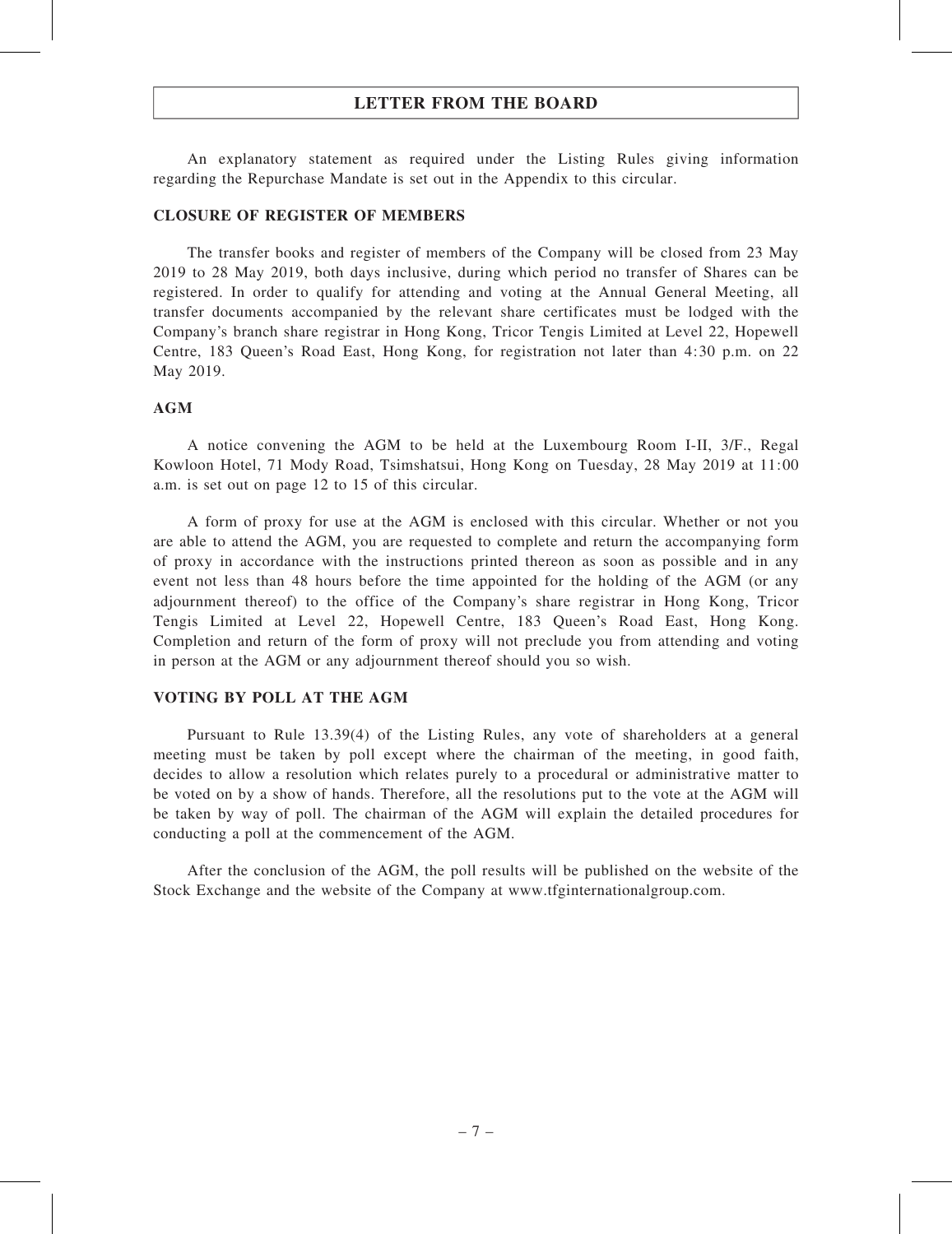#### RECOMMENDATION

The Directors are of the opinion that all the proposed resolutions are in the best interest of the Company and the Shareholders as a whole and recommend the Shareholders to vote in favour of all of resolutions to be proposed at the AGM.

> Yours faithfully, For and on behalf of the Board TFG International Group Limited YANG Lijun Chairman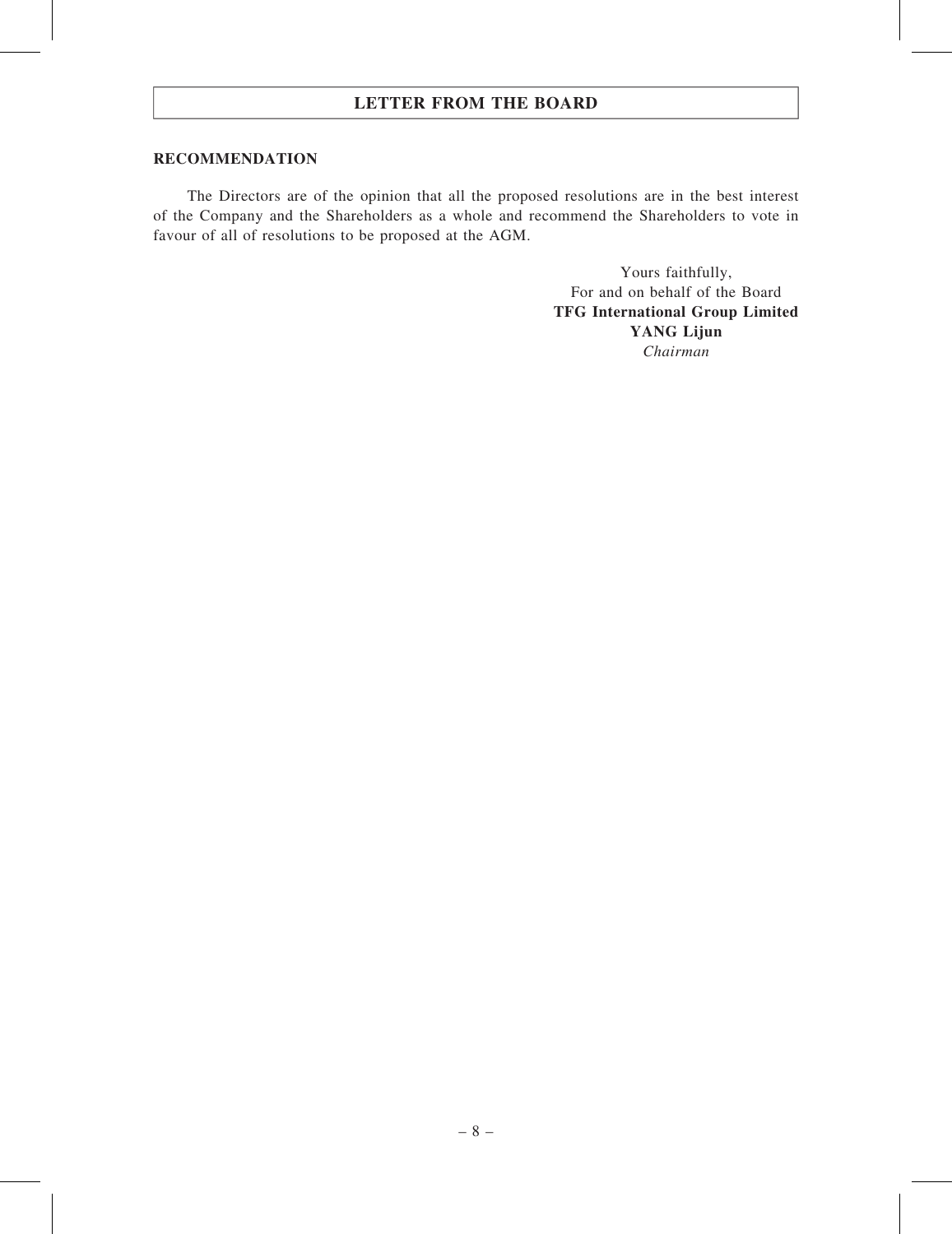## APPENDIX EXPLANATORY STATEMENT ON REPURCHASE OF SHARES

The following is the explanatory statement required to be sent to Shareholders under Rule 10.06(1)(b) of the Listing Rules to provide requisite information for the Shareholders to make an informed decision whether to vote for or against the resolution to approve the Repurchase Mandate.

#### 1. SHARE CAPITAL

As at the Latest Practicable Date, the issued share capital of the Company comprised 6,946,350,040 Shares. Subject to the approval of the Repurchase Mandate and on the basis that no further Shares are issued or purchased by the Company prior to the passing of the relevant resolution at the AGM, the Company will be allowed under the Repurchase Mandate to purchase a maximum of 694,635,004 Shares.

#### 2. REASONS FOR REPURCHASES

The Directors believe that the Repurchase Mandate is in the best interests of the Company and Shareholders as a whole. Such purchase may, depending on market conditions and funding arrangements at the time, lead to an enhancement of the net asset value and/or earnings per Share and will only be made when the Directors believe that such purchase will benefit the Company and Shareholders as a whole.

#### 3. FUNDING OF REPURCHASES

In purchasing Shares, the Company may only apply funds legally available for such purpose in accordance with the Articles of Association and the applicable laws of Cayman Islands. A listed company may not purchase its own shares on the main board of the Stock Exchange for a consideration other than cash or for settlement otherwise than in accordance with the trading rules of the Stock Exchange. Cayman Islands law provides that the amount to be paid in connection with a share repurchase may only be paid out of the capital paid up on the relevant purchased Shares or out of the funds of the Company which would otherwise be available for dividend or distribution or out of the proceeds of a fresh issue of Shares made for the purpose. The amount of premium payable on a repurchase may only be paid out of either the funds of the Company that would otherwise be available for dividend or distribution or out of the share premium account of the Company. It is envisaged that the funds required for any purchase under the Repurchase Mandate would be derived from such sources.

There might be a material adverse impact on the working capital or gearing position of the Company as compared with the position disclosed in the audited accounts of the Company for the year ended 31 December 2018 in the event that the purchase of Shares under the Repurchase Mandate were to be carried out in full at any time during the proposed purchase period. However, the Directors do not propose to exercise the Repurchase Mandate to such extent as would, in the circumstances, have a material adverse effect on the working capital requirements of the Company or the gearing levels which in the opinion of the Directors are from time to time appropriate for the Company.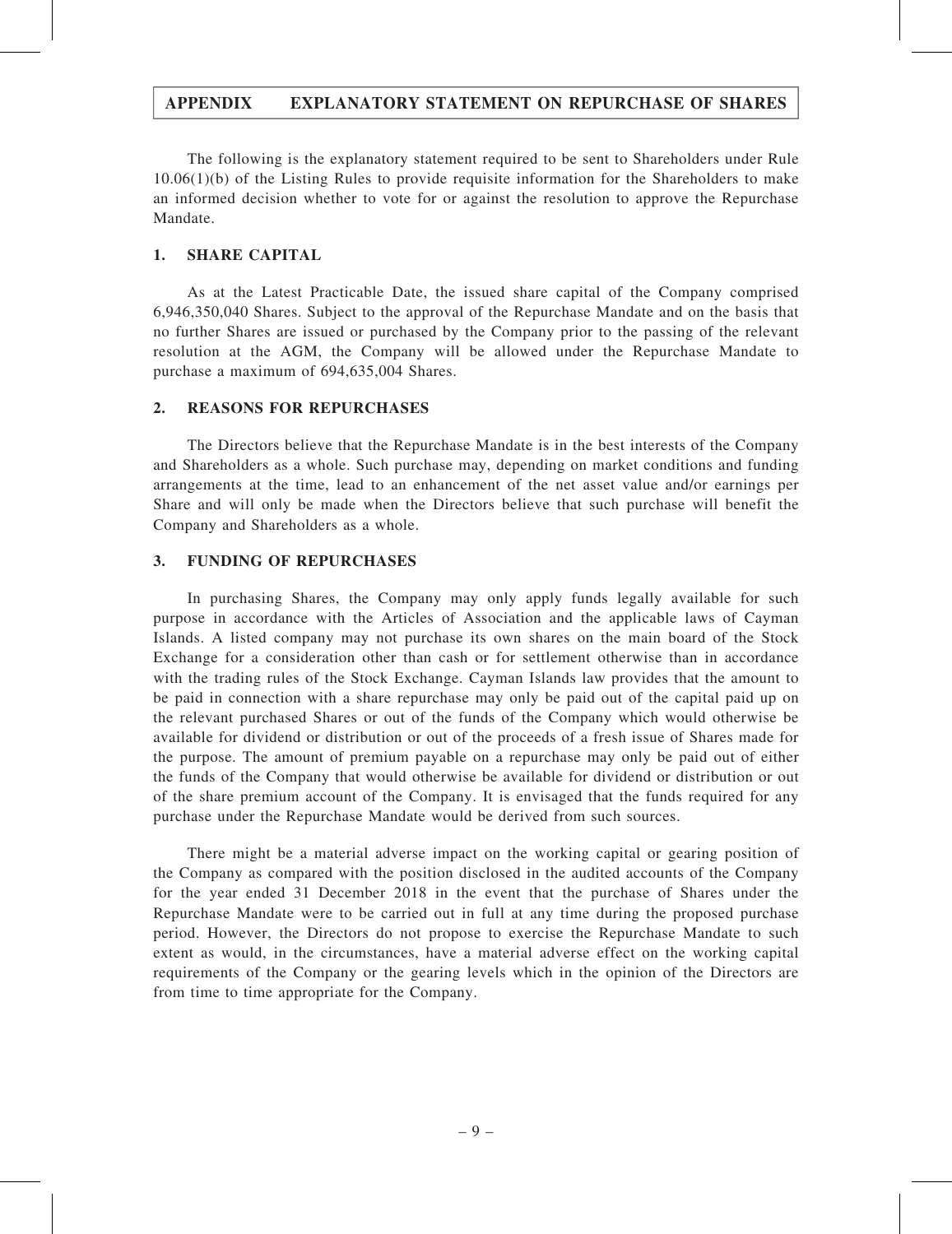## APPENDIX EXPLANATORY STATEMENT ON REPURCHASE OF SHARES

#### 4. SHARE PRICES

The highest and lowest prices at which the Shares had been traded on the Stock Exchange during each of the twelve months preceding the Latest Practicable Date were as follows:

|                                           | <b>Price per Share</b> |        |
|-------------------------------------------|------------------------|--------|
| Month                                     | <b>Highest</b>         | Lowest |
|                                           | HK\$                   | HK\$   |
| 2018                                      |                        |        |
| April                                     | 0.2600                 | 0.2210 |
| May                                       | 0.3300                 | 0.2300 |
| June                                      | 0.3350                 | 0.2550 |
| July                                      | 0.2850                 | 0.2450 |
| August                                    | 0.2900                 | 0.2500 |
| September                                 | 0.2650                 | 0.2250 |
| October                                   | 0.2430                 | 0.2100 |
| November                                  | 0.2900                 | 0.2440 |
| December                                  | 0.4150                 | 0.2600 |
| 2019                                      |                        |        |
| January                                   | 0.4350                 | 0.4350 |
| February                                  | 0.2950                 | 0.2700 |
| March                                     | 0.2800                 | 0.2300 |
|                                           |                        |        |
| April (up to the Latest Practicable Date) | 0.2550                 | 0.2300 |

## 5. UNDERTAKING AND DISCLOSURE OF INTERESTS

The Directors have undertaken to the Stock Exchange that they will exercise the powers of the Company to make purchases pursuant to the Repurchase Mandate in accordance with the Listing Rules and the applicable laws of Cayman Islands.

As at the Latest Practicable Date, none of the Directors nor, to the best of their knowledge having made all reasonable enquiries, any of their close associates (as defined in the Listing Rules), had any intention to sell any Shares to the Company if the Repurchase Mandate is approved by the Shareholders.

As at the Latest Practicable Date, no core connected person (as defined in the Listing Rules) of the Company had notified the Company that he/she/it had an intention to sell Shares to the Company and no core connected person (as defined in the Listing Rules) had undertaken not to do so, in the event that the Repurchase Mandate is approved by the Shareholders.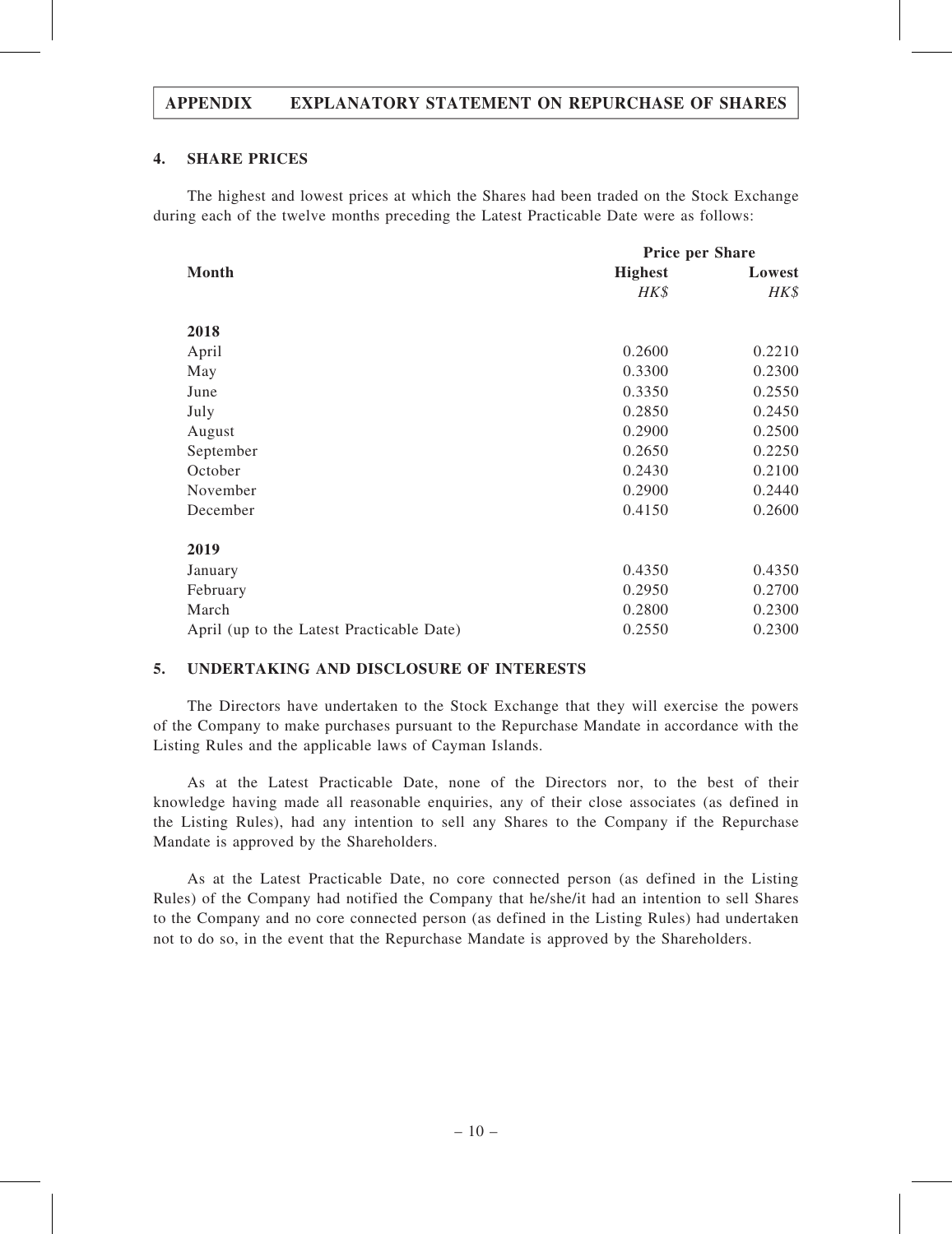## APPENDIX EXPLANATORY STATEMENT ON REPURCHASE OF SHARES

#### 6. TAKEOVERS CODE

If on the exercise of the power to purchase Shares pursuant to the Repurchase Mandate, a Shareholder's proportionate interest in the voting rights of the Company increases, such increase will be treated as an acquisition for the purpose of Rule 32 of the Takeovers Code. As a result, a Shareholder or group of Shareholders acting in concert (as defined in the Takeovers Code) could obtain or consolidate control of the Company and become obliged to make a mandatory offer in accordance with Rule 26 of the Takeovers Code.

As at the Latest Practicable Date,

- (i) All Great (which together with parties acting in concert (as defined in the Takeovers Code) with it, the "**Concert Group**") was interested in 2,830,195,152 Shares;
- (ii) Mr. YANG:
	- (a) was the sole beneficial owner of the entire issued share capital of Jade Leader, which was interested in 51% of the issued share capital of All Great; and
	- (b) was beneficially interested in 11,608,000 Shares; and
- (iii) Mr. Yu Shunhui:
	- (a) was the sole beneficial owner of the entire issued share capital of Honor Huge Investment Holdings Limited, which in turn was interested in 35% of the issued share capital of All Great;
	- (b) was the sole beneficial owner of the entire issued share capital of Ever Star International Investment Limited, which in turn was interested in 14% of the issued share capital of All Great; and
	- (c) was the sole beneficial owner of the entire issued share capital of Rising Giant Investments Limited, which in turn was interested in 164,712,000 Shares.

Accordingly, as at the Latest Practicable Date, the Concert Group was interested in an aggregate of 3,006,515,152 Shares, representing approximately 43.28% of the issued share capital of the Company. In the event the Directors should exercise in full the Repurchase Mandate and if there is no other change in the issued share capital of the Company, the shareholding of the Concert Group will be increased to approximately 48.09% of the issued share capital of the Company. As a result, the Concert Group would become obliged to make a mandatory general offer in accordance with Rule 26 of the Takeovers Code. As at the Latest Practicable Date, it was not the intention of the Directors to exercise the Repurchase Mandate in such manner as to trigger any general offer obligations.

#### 7. SHARE REPURCHASES MADE BY THE COMPANY

The Company had not purchased any Shares (whether on the Stock Exchange or otherwise) in the six months preceding the Latest Practicable Date.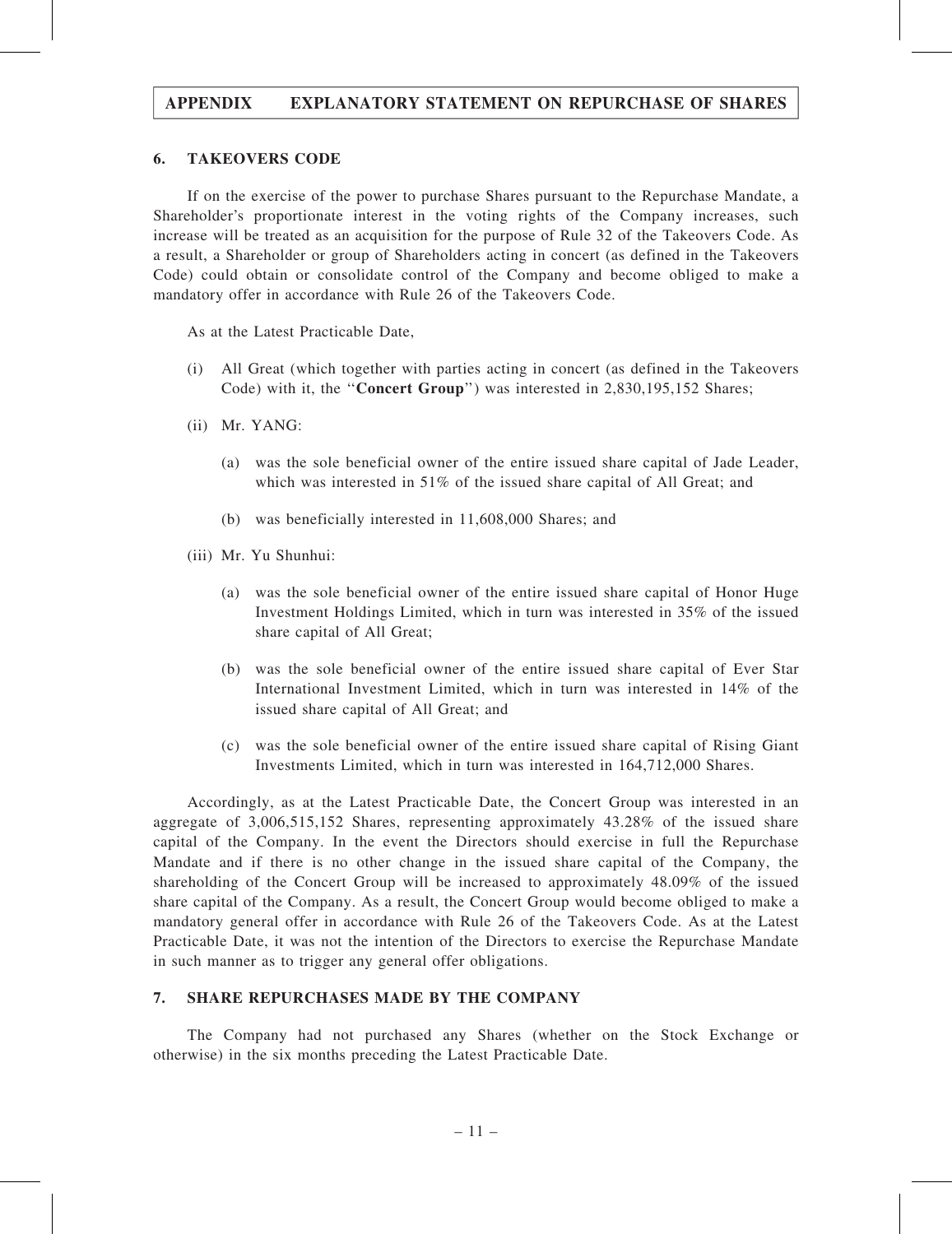# TFG INTERNATIONAL GROUP LIMITED 富 元 國 際 集 團 有 限 公 司

(Incorporated in the Cayman Islands with limited liability) (Stock code: 542)

## NOTICE OF ANNUAL GENERAL MEETING

NOTICE IS HEREBY GIVEN that an annual general meeting (''Meeting'') of TFG International Group Limited (the ''Company'') will be held at the Luxembourg Room I-II, 3/F., Regal Kowloon Hotel, 71 Mody Road, Tsimshatsui, Hong Kong on Tuesday, 28 May 2019 at 11:00 a.m. (or any adjournment thereof) for the following purposes:

- 1. to receive and consider the audited financial statements and the reports of the directors and the auditor for the year ended 31 December 2018;
- 2. to re-elect directors who offer themselves for re-election and to authorise the board of directors (the ''Board'') to fix remuneration of directors;
- 3. to re-appoint CCTH CPA Limited as auditor of the Company and to authorise the Board to fix the auditor's remuneration; and
- 4. to consider and if thought fit, pass with or without amendments, the following resolutions as ordinary resolutions of the Company:
	- A. ''THAT:
		- (a) subject to sub-paragraph (c), the exercise by the directors of the Company (the ''Directors'') during the Relevant Period (as hereinafter defined) of all the powers of the Company to allot, issue and deal with shares of the Company (''Shares'') or securities convertible into such Shares or options or warrants or similar rights to subscribe for any Shares and to make or grant offers, agreements, options or similar rights to subscribe for Shares which would or might require the exercise of such power be and is hereby generally and unconditionally approved;
		- (b) the approval in sub-paragraph (a) shall be in addition to any other authorisation given to the Directors and shall authorise the Directors during the Relevant Period (as hereinafter defined) to make or grant offers, agreements, options or similar rights to subscribe for Shares which would or might require the exercise of such power after the end of the Relevant Period;
		- (c) the aggregate number of Shares allotted, issued and dealt with or agreed conditionally or unconditionally to be allotted, issued and dealt with (whether pursuant to an option or otherwise) by the Directors pursuant to the approval in sub-paragraph (a), otherwise than pursuant to (i) a Rights Issue (as hereinafter defined); (ii) the exercise of any rights of subscription or conversion under the terms of any warrants issued by the Company, or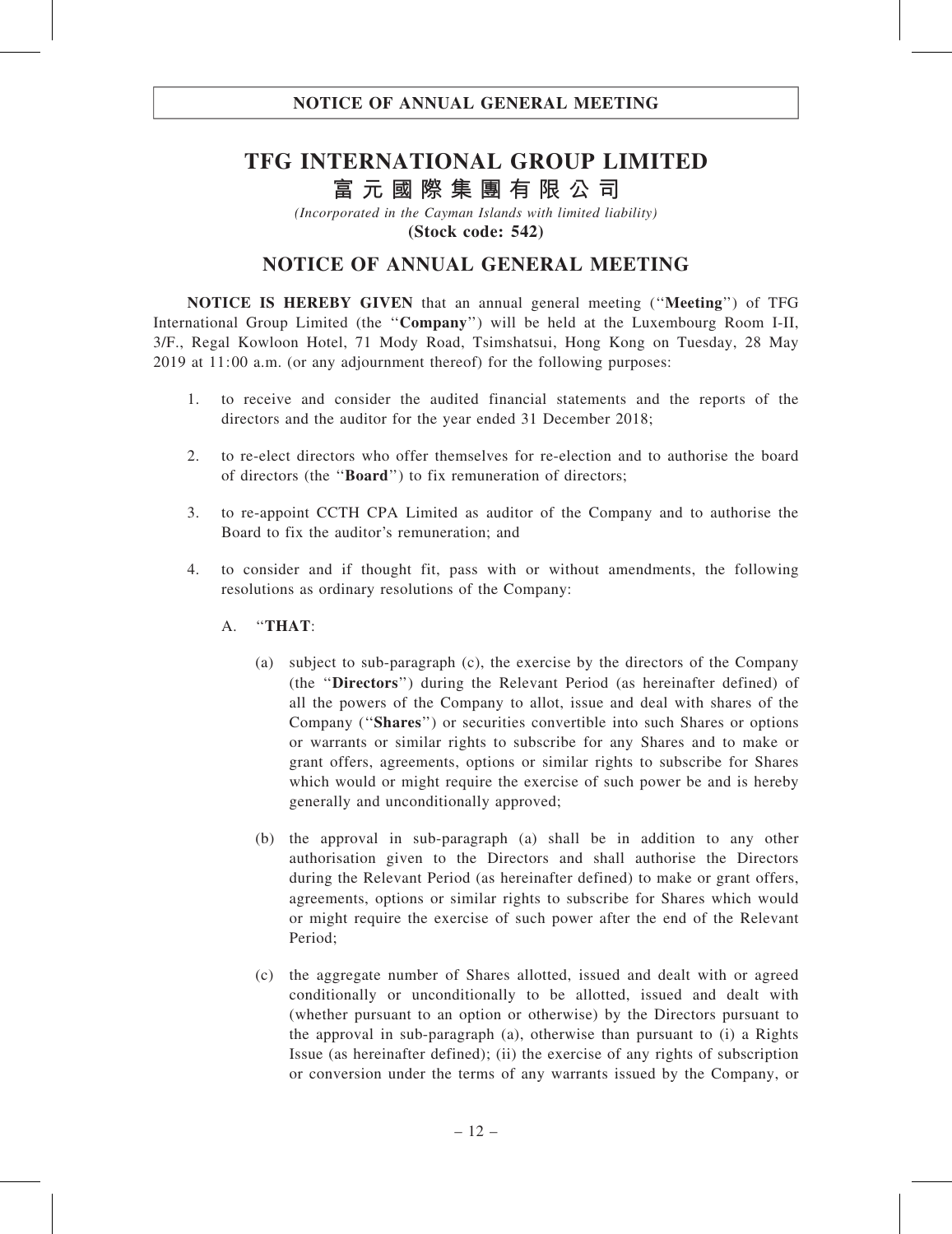## NOTICE OF ANNUAL GENERAL MEETING

any securities which are otherwise convertible into Shares; (iii) grant of options or an issue of Shares upon exercise of options granted under the share option scheme from time to time adopted by the Company; or (iv) an issue of Shares as scrip dividends or similar arrangement providing for the allotment of Shares in lieu of the whole or part of dividends or similar arrangement providing for the allotment of Shares in accordance with the articles of association of the Company from time to time, shall not exceed 20 per cent of the total number of issued Shares as at the date of the passing of this resolution and the said approval shall be limited accordingly; and

(d) for the purpose of this resolution:

''Relevant Period'' means the period from the passing of this resolution until whichever is the earliest of:

- (i) the conclusion of the next annual general meeting of the Company;
- (ii) the expiration of the period within which the next annual general meeting of the Company is required by the articles of association of the Company or any applicable law of the Cayman Islands to be held; and
- (iii) the revocation or variation of the authority given under this resolution by an ordinary resolution of the shareholders of the Company in general meeting.

''Rights Issue'' means an offer of Shares, or offer of securities convertible into Shares, or offer of options, warrants or similar rights to subscribe for any Shares or such convertible securities open for a period fixed by the Directors to holders of Shares and/or holders of other equity securities of the Company entitled to the offer on a fixed record date in proportion to their then holdings of such Shares or securities (subject to such exclusions or their arrangements as the Directors of the Company may deem necessary or expedient in relation to fractional entitlements, or having regard to any restrictions or obligations under the laws of, or the requirements of, any jurisdiction applicable to the Company, or any recognised regulatory body or any stock exchange applicable to the Company).''

## B. ''THAT:

(a) subject to sub-paragraph (b) below, the exercise by the directors of the Company (the ''Directors'') during the Relevant Period (as hereinafter defined) of all the powers of the Company to purchase shares of the Company (the ''Shares'') on The Stock Exchange of Hong Kong Limited (the ''Stock Exchange'') or on any other stock exchange recognised for this purpose by the Securities and Futures Commission and the Stock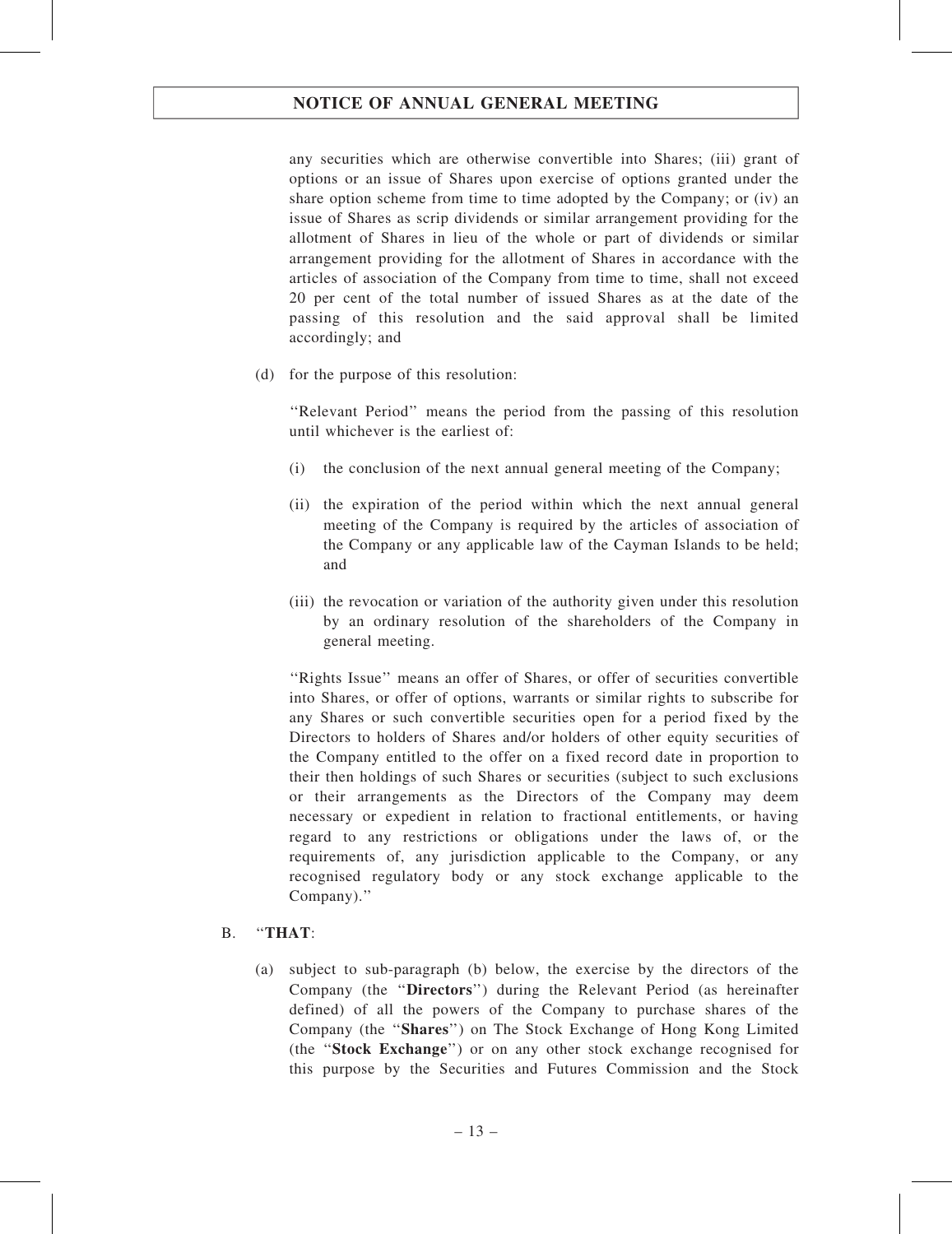## NOTICE OF ANNUAL GENERAL MEETING

Exchange under the Hong Kong Code on Share Buy-backs, subject to and in accordance with all applicable laws and/or the requirements of the Stock Exchange and of any other stock exchange as amended from time to time, be and is hereby generally and unconditionally approved;

- (b) the aggregate number of Shares authorised to be purchased by the Company pursuant to the approval in sub-paragraph (a) above during the Relevant Period shall not exceed 10 per cent of the total number of issued Shares as at the date of passing this resolution and the said approval shall be limited accordingly; and
- (c) for the purpose of this resolution:

''Relevant Period'' means the period from the passing of this resolution until whichever is the earliest of:

- (i) the conclusion of the next annual general meeting of the Company;
- (ii) the expiration of the period within which the next annual general meeting of the Company is required by the articles of association of the Company or any applicable law of the Cayman Islands to be held; and
- (iii) the revocation or variation of the authority given under this resolution by an ordinary resolution of the shareholders of the Company in general meeting.''
- C. ''THAT conditional on the passing of the resolutions set out in paragraphs 4A and 4B of the notice convening this meeting, the general mandate granted to the directors of the Company (the ''Directors'') to exercise the powers of the Company to allot, issue and deal with shares of the Company (the "Shares") pursuant to the resolution set out in paragraph 4A of the notice convening this meeting be and is hereby extended by the addition to the aggregate number of Shares which may be allotted by the Directors pursuant to such general mandate an amount representing the aggregate number of Shares repurchased by the Company under the authority granted pursuant to the resolution set out in paragraph 4B of the notice convening this meeting, provided that such amount shall not exceed 10 per cent of the total number of issued Shares as at the date of passing this resolution.''

By Order of the Board TFG International Group Limited YANG Lijun Chairman

Hong Kong, 25 April 2019